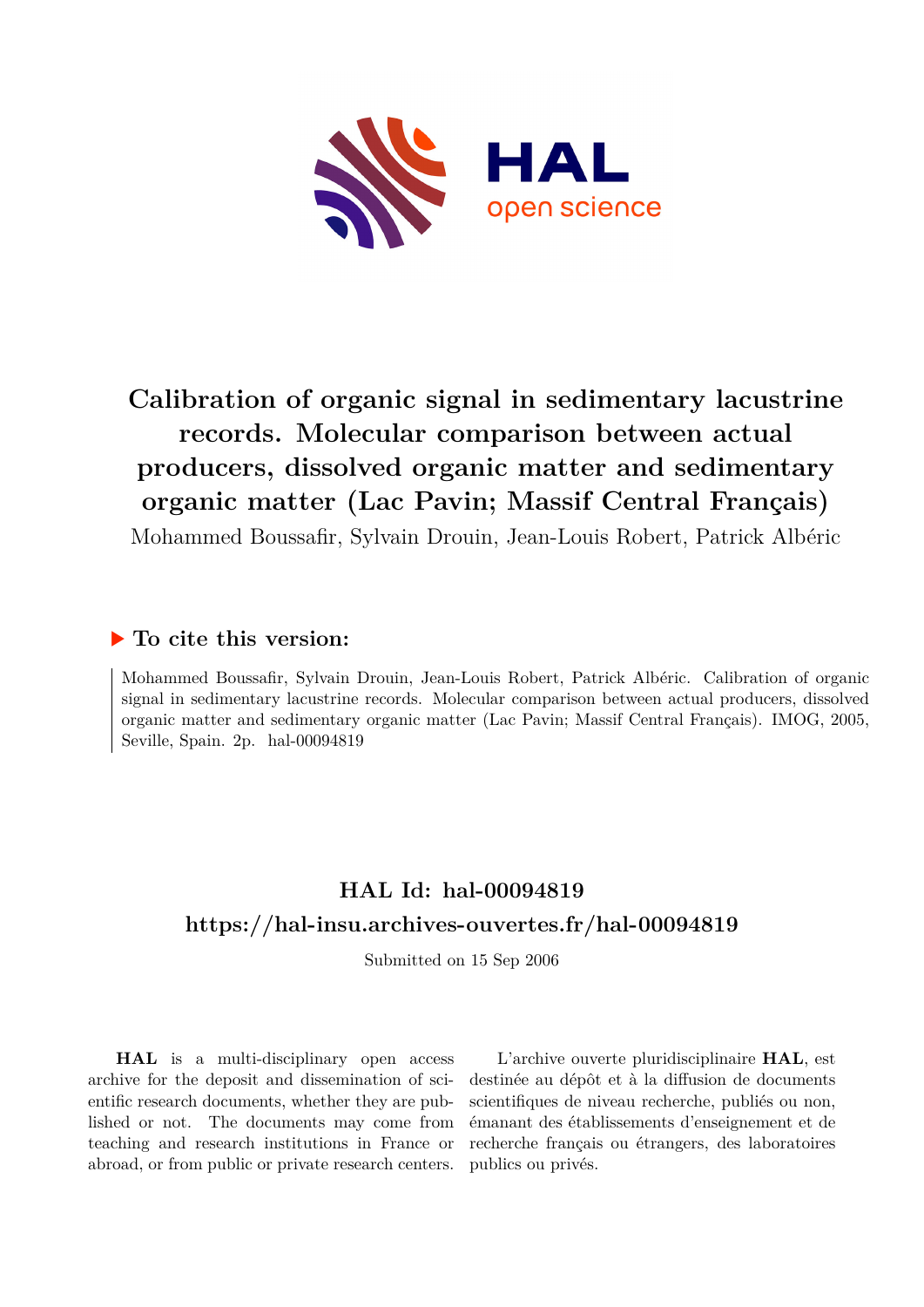### **Calibration of organic signal in sedimentary lacustrine records. Molecular comparison between actual producers, dissolved organic matter and sedimentary organic matter (Lac Pavin; Massif Central Français)**

#### **M. Boussafir, S. Drouin, J.L. Robert et P. Albéric**

ISTO (UMR 6113, CNRS - Université d'Orléans), Bâtiment Géosciences, Rue de Saint Amand, BP. 6759, 45067 Orléans Cedex 2, France

Paleoenvironmental studies undertaken in the past few years on lacustrine sediments indicate highly complex organic records. Indeed, the organic sources in lacustrine environments are numerous and early diagenetic transformations further complicate the molecular signal. This diagenetic filter can sometimes mask environmental information (by degradation of organic source biomarkers) as well as revealing it by purification of the signal (information on condition of sedimentary organic matter (SOM) incorporation). The preliminary calibration between primary producers and organic matter in sediments is essential in order to understand the processes prevailing in deposition and preservation of sedimentary organic material.

The main objective of this work is to study and compare the composition of lipid fractions contained in primary producers and those preserved in recent sediments. This work forms part of a project aimed at understanding the role of the minerals especially clays in the transfer and the preservation of hydrocarbon-rich SOM (S. Drouin *et al.* this meeting).

Specific information obtained on molecular composition of the primary producers, dissolved organic matter, through to SOM compositions will aid elucidation of the evolution and fate of OM, and allow determination of organic species susceptible to clay mineral adsorption i.e. those likely to escape organic recycling.

GC/MS analysis was carried out on the extracted lipids of the following:

- Living lacustrine organisms (2 samples). These are Macrophytes algae existing at the sediment-water column interface at depths of 2-10m, and phytoplanktonic algae.
- 5 litre water aliquots (10 samples), collected in various depths in the lake.
- Greenish surface sediments collected on the first 15 cm of a small sedimentary core (1) sample, figure 1).